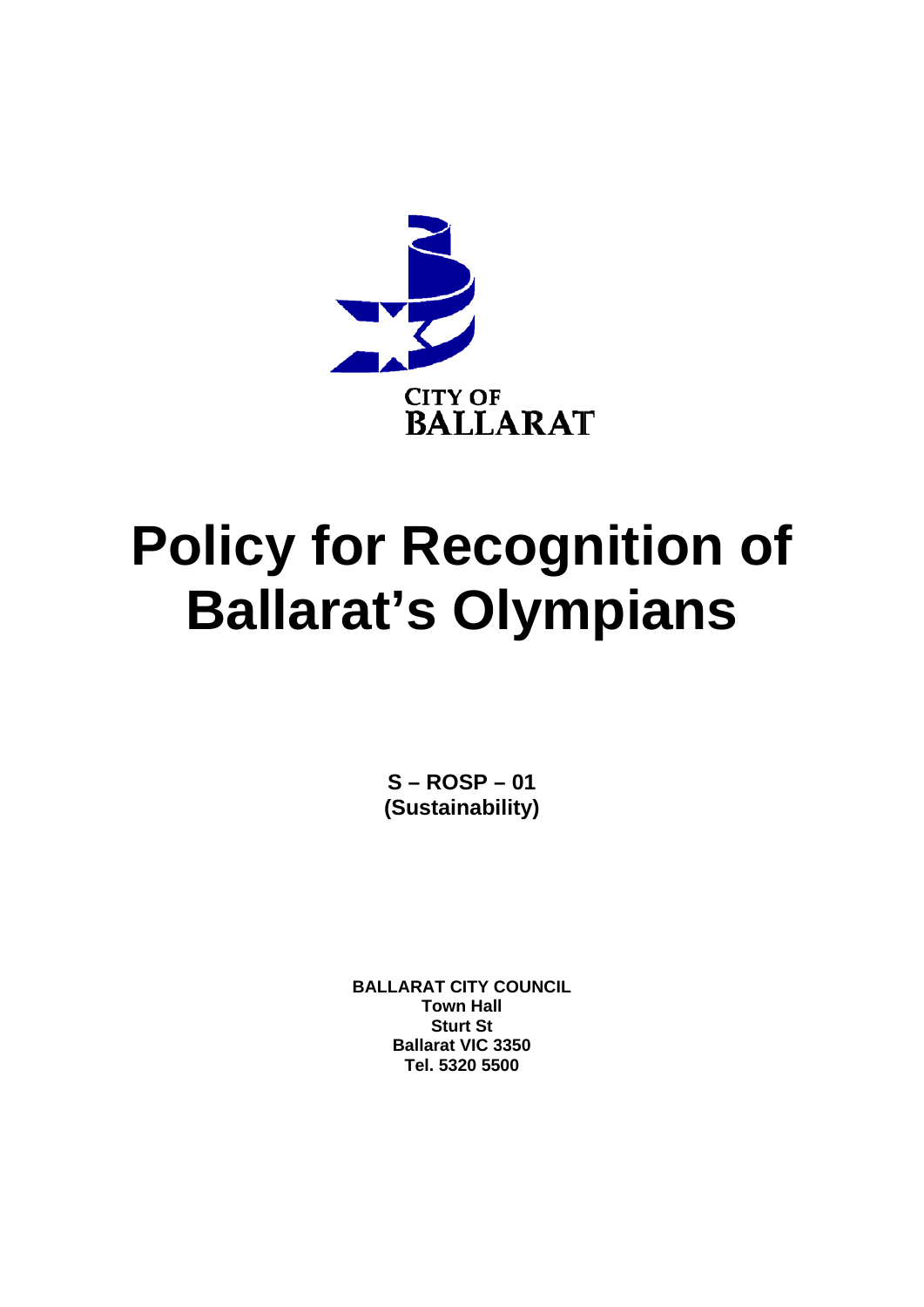# **TABLE OF CONTENTS**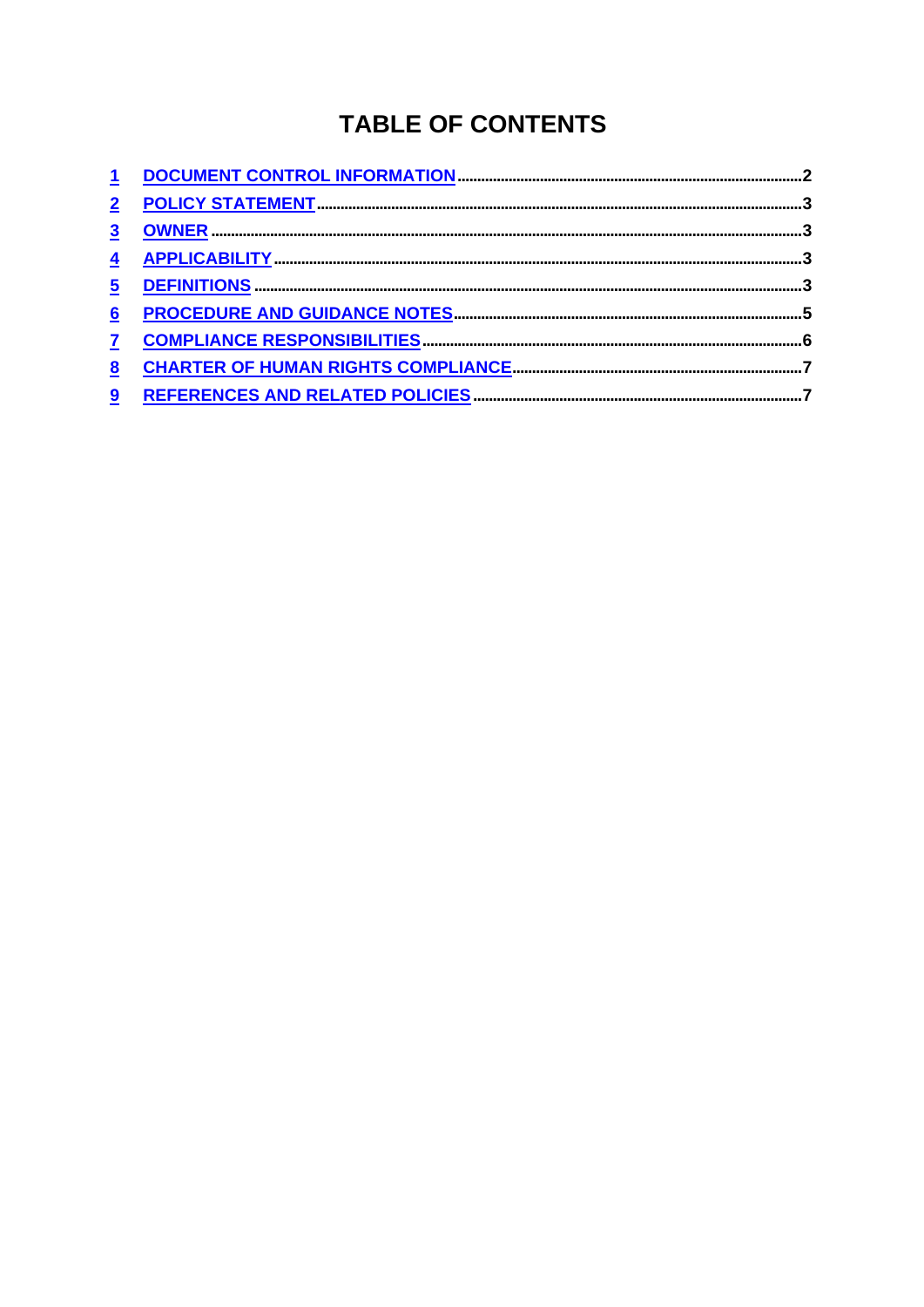# **1 DOCUMENT CONTROL INFORMATION**

# **DOCUMENT CONTROL**

| <b>Policy Name</b>      | Recognition of Ballarat Olympians |  |  |
|-------------------------|-----------------------------------|--|--|
| <b>Business Unit</b>    | Sustainability                    |  |  |
| <b>File Location</b>    | DocHub                            |  |  |
| <b>Document status</b>  | Approved                          |  |  |
| <b>Version</b>          | 3.00                              |  |  |
| <b>Version Date</b>     | May 2010                          |  |  |
| <b>Next Review date</b> | May 2012                          |  |  |
|                         |                                   |  |  |

## **DOCUMENT HISTORY**

|                      | Version | Date                | Author                             |
|----------------------|---------|---------------------|------------------------------------|
| <b>Initial Draft</b> | 1       | 14 February<br>2010 | <b>lan Rossiter</b>                |
| <b>Final Draft</b>   | 2       | 21 May 2010         | lan Rossiter                       |
| <b>Approved</b>      | 3       |                     | Council<br>Resolution<br>(R135/10) |
| <b>Review Draft</b>  |         |                     |                                    |
| <b>Review Final</b>  |         |                     |                                    |
| <b>Approved</b>      |         |                     |                                    |

# **2 POLICY STATEMENT**

#### **Intent:-**

This policy intends to specify how the content of the Olympic Precinct at Lake Wendouree is to be managed by Council and protocols for recognising Ballarat's Olympians in the lead up to, during and after each summer and Winter Olympic Games*.*

#### **Objectives:**

- To provide protocols for any changes or upgrades to the Ballarat Olympic Precinct at Lake Wendouree.
- To define the site and extent of the Ballarat Olympic Precinct at Lake Wendouree.
- To provide the protocols for additions of Olympic Athletes individual recognition to the Ballarat Olympic Precinct.
- To provide protocols for Council to conduct Civic Celebrations for Ballarat's Olympians
- To provide protocols for the display of Olympic memorabilia at Ballarat Town Hall.
- To protect the unique design elements of the Ballarat Olympic Precinct.
- To provide secure storage of athlete's hand and foot casting moulds.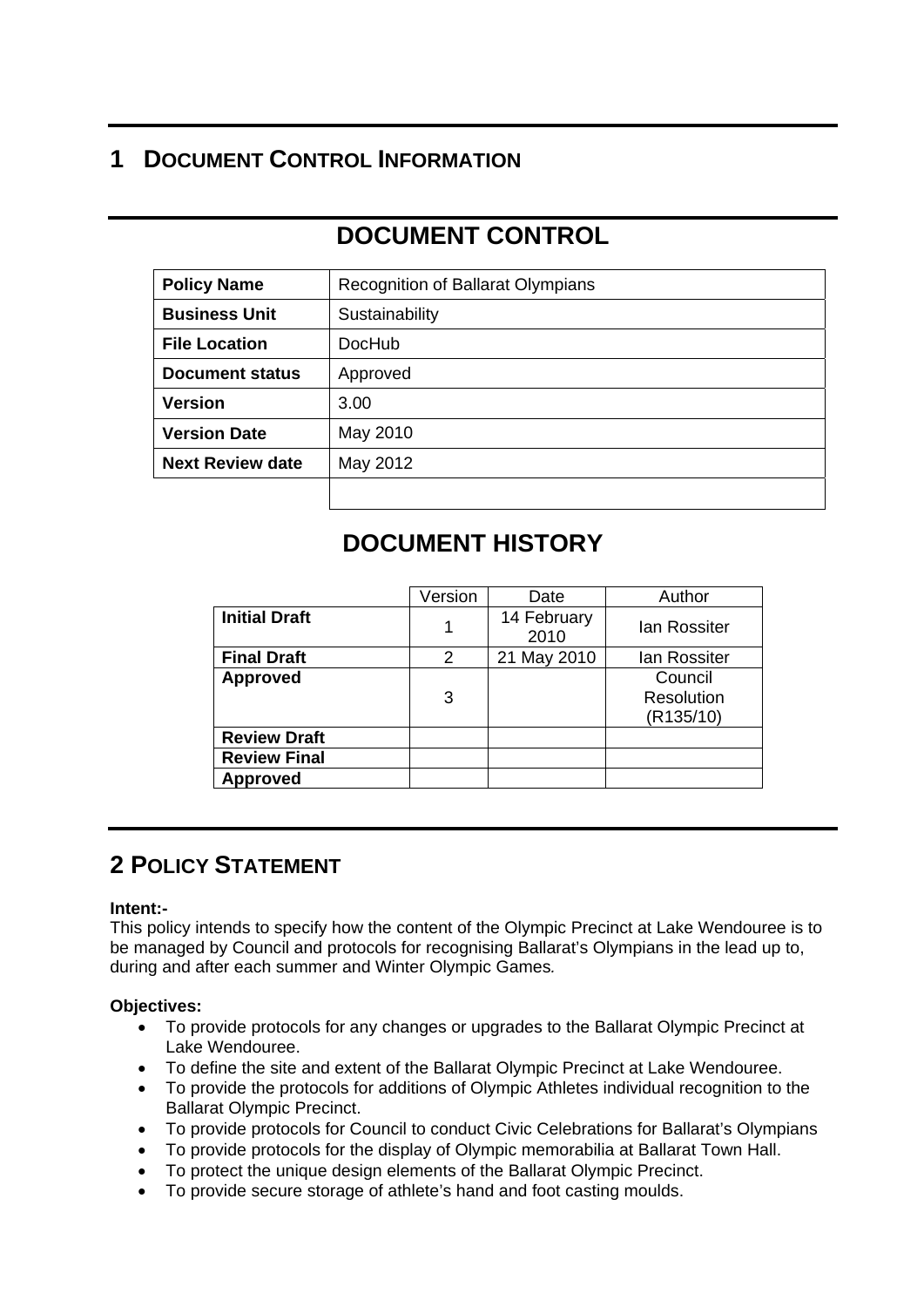#### **Statement:**

1. Council recognises the need to maintain the integrity of the Ballarat Olympic Precinct at Lake Wendouree by the appropriate maintenance and management of its content to ensure it recognises the rights of the Australian Olympic Committee to control the use of specific wording, terminology and symbols, while acknowledging the history of the site and achievements of Ballarat's Olympic Athletes that have represented Australia at Olympic Games.

## **3 OWNER**

The owner of this policy is the Chief Executive Officer.

All enquiries regarding this policy should be initially directed to the Governance Unit. The policy is to be administered by the Executive Manager Governance and Civic Support and the Manager Lake Wendouree and Gardens.

## **4 APPLICABILITY**

The policy is to apply to Councillors and Council Staff particularly those who initiate or are responsible for media comments, organising civic receptions and managing the Ballarat Olympic Precinct at Lake Wendouree.

# **5 DEFINITIONS**

**Olympian** – is defined by the Australian Olympic Committee's Olympians Club constitution as any athlete who attended as an Olympic team member for any summer or winter Olympic Games of the NOC of any country affiliated to the IOC since the inception of the modern Olympic Games. This requires the athlete to be selected and to complete accreditation at the Games to be eligible.

**Ballarat Olympians –** a collective of Olympians who are represented at the Olympic Precinct who have an ongoing interest in the management of the content of the Olympic Precinct, storage and display of local Olympic memorabilia, Olympic athlete's original hand and foot casting moulds and the social interaction and support between local Olympians. Current contacts are Ray Borner, Steve Moneghetti and Peter Blackburn. To be eligible to be considered a "Ballarat Olympian" the following criteria must apply:

- a) Must be an Olympian under the definition above.
- b) Has been born within the boundaries of the City of Ballarat as established from time to time, and
- c) Has been nurtured in the sport in Ballarat for a significant number of years prior to achieving Olympic athlete representation.
- d) If an Olympian was not born within Ballarat, but has been nurtured in the sport in Ballarat for a significant number of years prior to achieving Olympic Athlete representation, his or her qualification as a Ballarat Olympian may be considered, paying due weight to the expert opinions of that person's sporting peers and Olympians, providing those opinions have been recorded and authenticated. The decision will be made by the representative body of Ballarat Olympians and the City of Ballarat.

**The Ballarat Olympic Precinct** is defined as the area of Lake Wendouree Foreshore Reserve at the south west end of the rowing course that is bounded by the Moneghetti Track, cycle safety lane, weed cutting access track and access track to the isthmus as shown in the aerial photograph below bounded in yellow.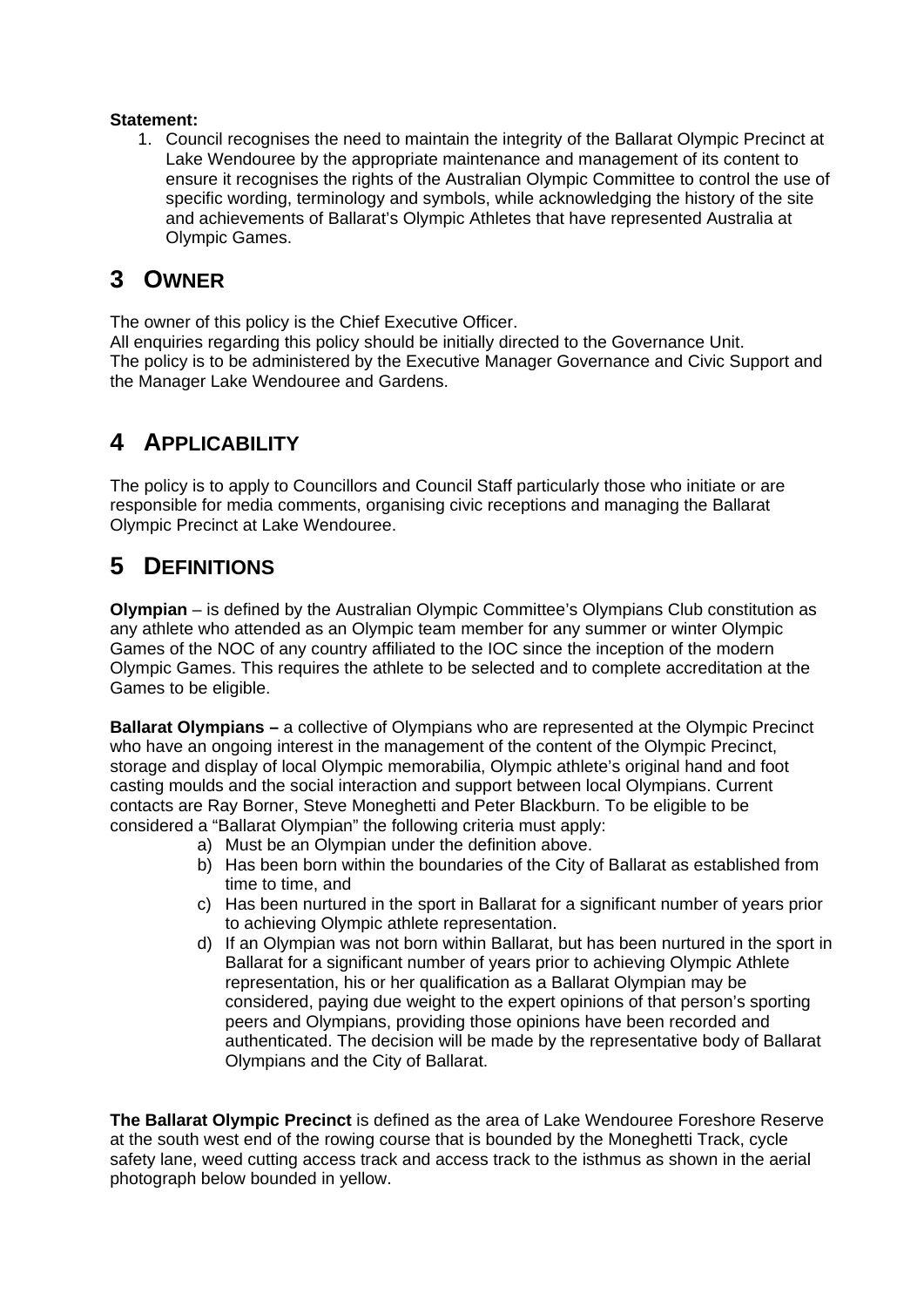

# **6 PROCEDURE AND GUIDANCE NOTES**

Protocols for any Proposed Changes or Upgrades to the Ballarat Olympic Precinct*.*  Council will inform the elected representatives of the Ballarat Olympians of any proposed changes or upgrades to the Ballarat Olympic Precinct. The Ballarat Olympians are to be informed in advance of any planned works so that there is opportunity to consider any recommended amendments prior to the proposed changes/upgrades.

Any changes or additions of Olympic symbols would require Victorian Olympic Council (VOC) and Australian Olympic Committee (AOC) approval.

Protocol for Additions of Olympic Athletes to the Ballarat Olympic Precinct Council staff in consultation with the elected representatives of the Ballarat Olympians are to follow the following steps:

- a) Follow criteria set out in section 5 under definitions Ballarat Olympians to determine which athletes are to be represented. This should be done in the month prior to each Olympic Games to assess new Olympians selected in the Australian Olympic Team, who have the potential to be represented at the Olympic Precinct.
- b) At the conclusion of the Olympic Games verify the potential new Ballarat Olympians are eligible for representation at the Olympic Precinct, by confirming that they had actually represented Australia at the Olympic Games.
- c) Notify eligible athletes within one month of the completion of the Olympic games of their entitlement to be recognised and invite athletes to have their name and hand or foot imprints displayed at the Olympic Precinct.
- d) Set a date for the group to have clay imprint castings of their hands or feet. This represents a significant media opportunity, preferably for all returning Ballarat Olympians.
- e) Athletes have a choice of hand or foot imprints being displayed as bronze castings. Track and field athletes are encouraged to select a foot imprint.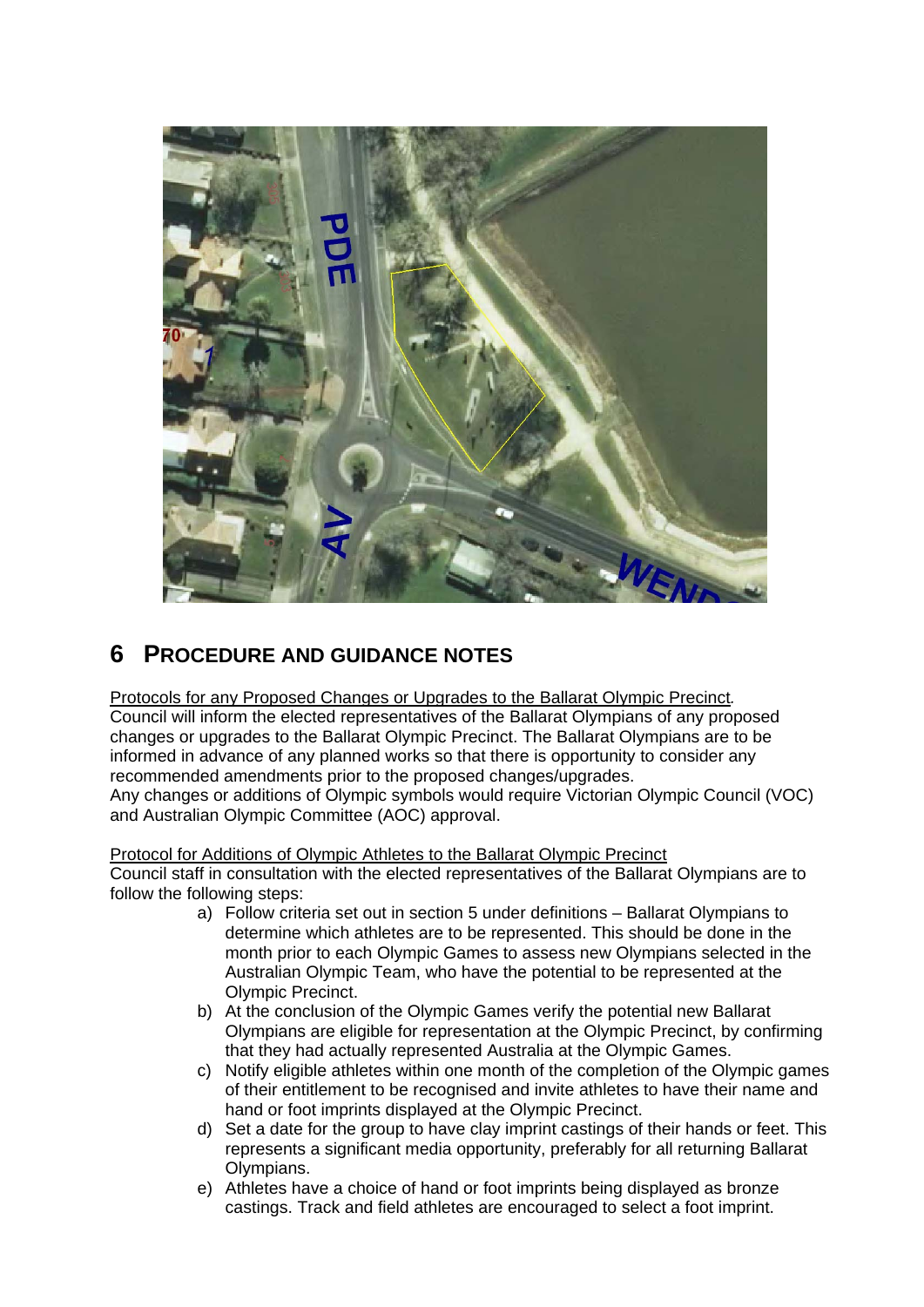- f) Set a date and send invitations to a placement ceremony at the Ballarat Olympic Precinct for the new bronze castings and pathways to be unveiled. The following parties are to be invited:
	- All Ballarat Olympians
	- Victorian Olympic Council
	- Councillors and Council's guests
	- **Media**

Protocols for Olympians Inscriptions and Cast Imprints at the Ballarat Olympic Precinct

- a) All recorded competitors of the 1956 Olympic Rowing, Canoeing and Kayaking Events have been engraved in a stainless steel plaque which is displayed on the Olympic Rings monument.
- b) All eligible Ballarat Olympians will have their names, sport and year(s) of representation inscribed in the polished granite pavement sections.
- c) There are currently 5 columns constructed to carry bronze foot and hand imprints. Design provision for a sixth is included in the design drawings / specifications.
- d) Each of the 5 Columns has the following significance with Olympians
	- Column 1 1956 and Courage
	- Column 2 Friendship and Spirit
	- Column 3 Rowing and Believe
	- Column 4 canoeing and Aspire
	- Column 5 Kayaking and Strive
- e) When positioning the bronze imprints, the following rules need to be considered:
	- The athletes Olympic sport or year will determine:
	- All 1956 athlete's imprints must go on Column 1
	- All Rowing athlete's imprints must go on Column 3
	- All Canoeing athlete's imprints must go on Column 4
	- All Kayaking athletes must go on Column 5
	- Where possible place foot imprints at the base of a column (as imprints are larger)
- f) The athlete's sex and sport will determine:
	- All other athlete's sports are to be evenly mixed and spread between the 5 columns
	- All other male and female athlete's imprints are to be evenly mixed and spread between the 5 columns.

#### Protocols for the Storage and Display of Other Olympic Memorabilia

Council has in its possession the following Olympic Memorabilia provided by the Australian Olympic Committee, Ballarat Olympians and donors:

- 1956 Olympic Torch
- 1956 small torch statue.
- 2000 Olympic Torch
- 2000 Olympic Cauldron
- 50<sup>th</sup> Anniversary Rowing Oar Blades signed by Olympians
- 50<sup>th</sup> Anniversary AOC Statue
- $\bullet$  50<sup>th</sup> Anniversary Poster
- 1956 Olympic Games Programs and Newspapers
- 1956 Olympic Games Poster
- a mounted and framed1956 Olympic Games Flag.
- Framed 2008 Ballarat Olympians Pages.